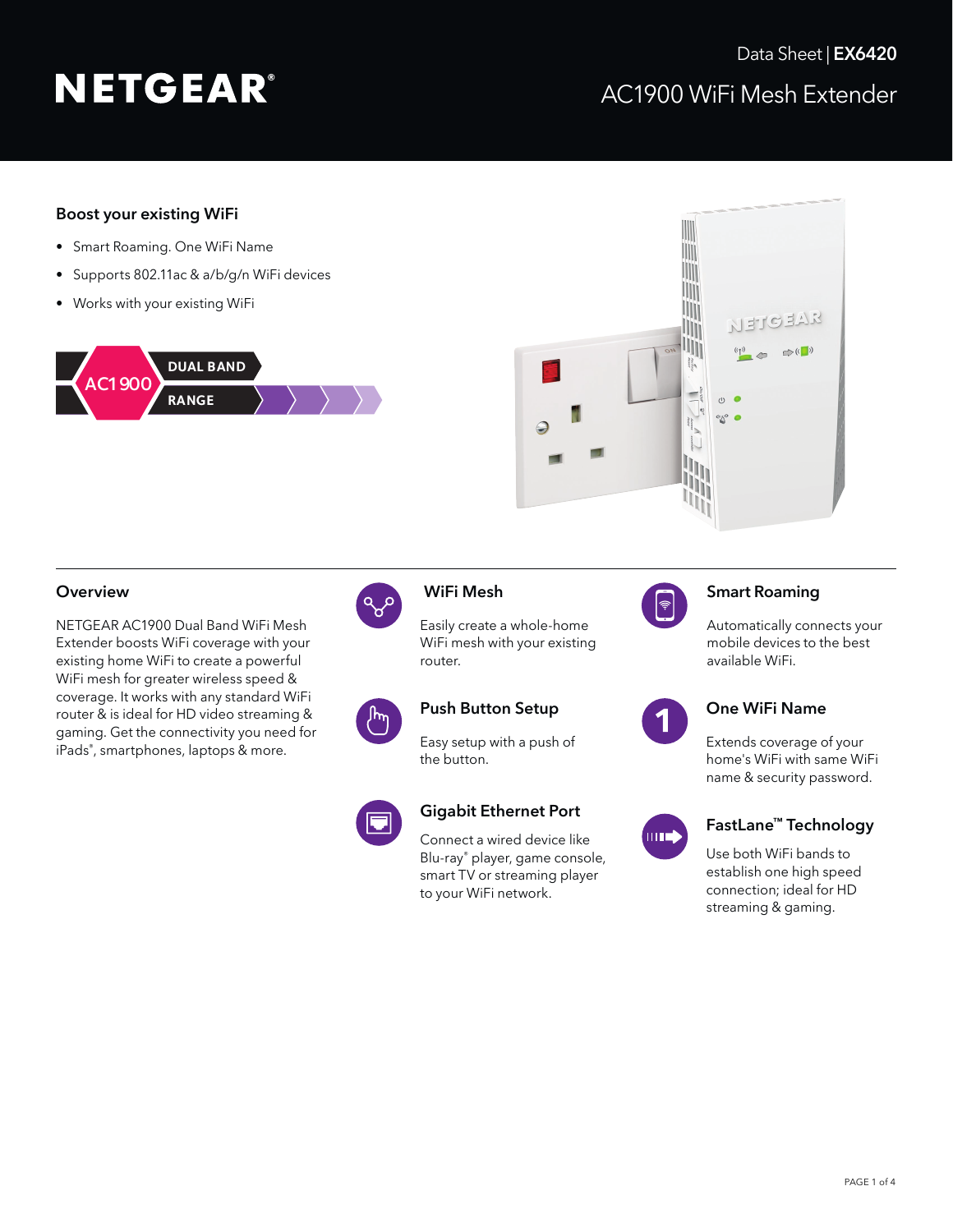Boost WiFi coverage with your existing home WiFi to create a powerful WiFi mesh for greater wireless speed & coverage throughout your home. Improve your home's WiFi & get better connections for iPads®, smartphones, laptops & more.



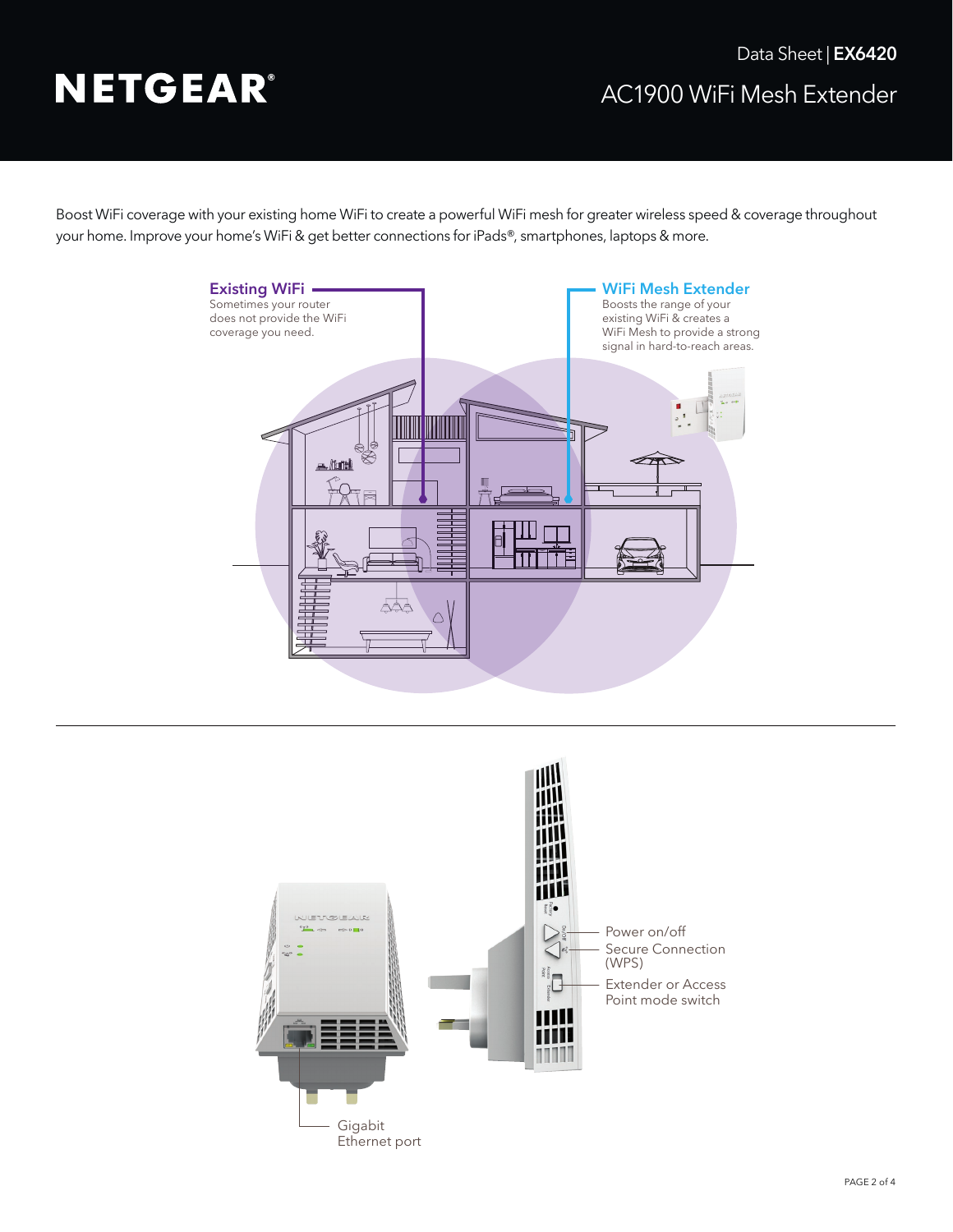



# **Nighthawk® App—Get more from your WiFi**

- **Quick Setup—**Get connected in just minutes
- **WiFi Settings—**View your WiFi network name (SSID) and password
- **Device List—**Check devices connected to the extender
- **Network Map—**View extenders connected to the network